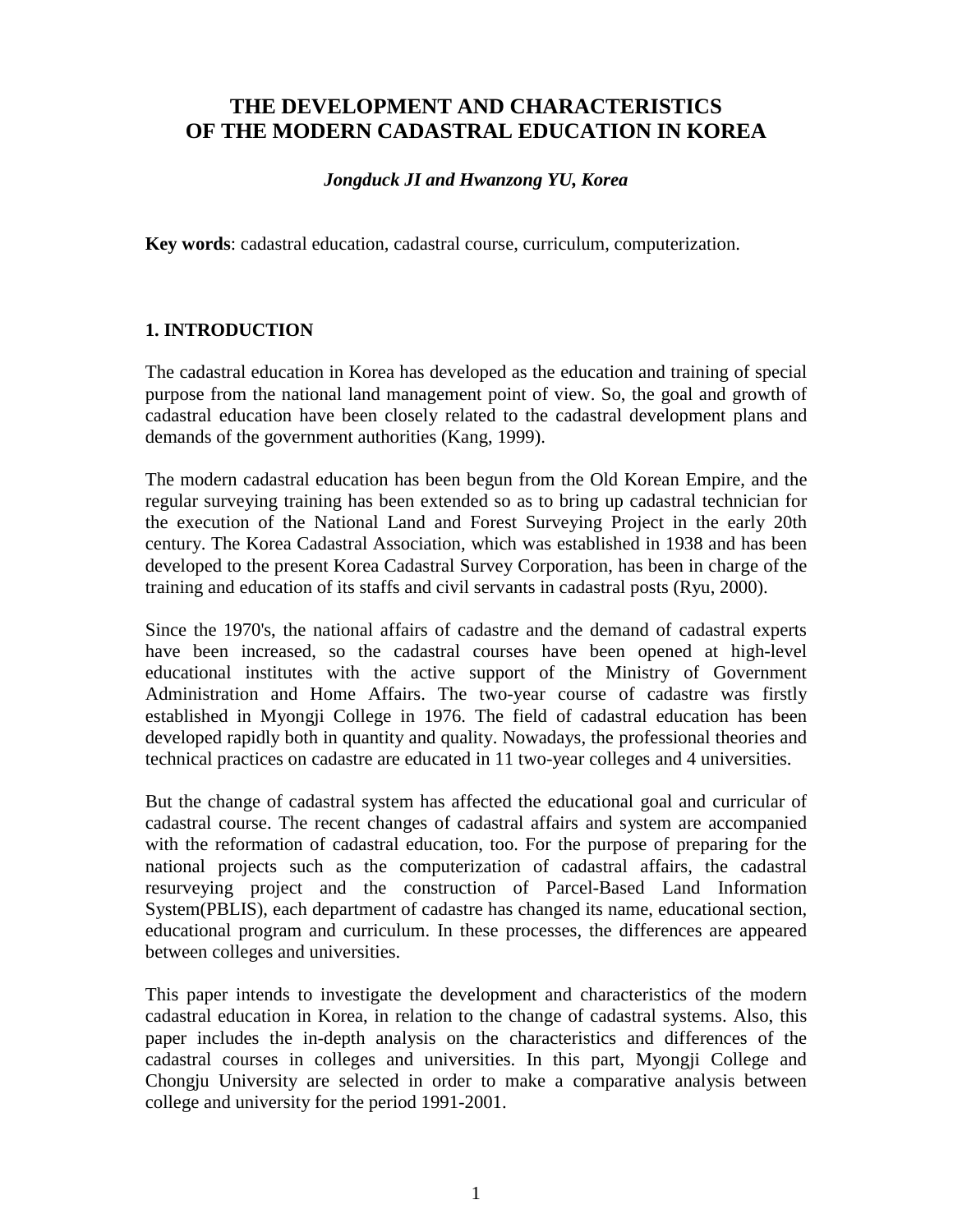## **2. HISTORY AND BACKGROUND OF CADASTRAL EDUCATION**

It was the first modern cadastral education that the field surveying was trained by foreign technician to prepare for the National Land Surveying Project in the Old Korean Empire. Under the rule of Japanese Imperialism, the surveying engineers were brought up in the public and private technical school(including agricultural and forestry school) to execute the National Land Surveying project(1910-1918) and the National Forest Surveying project(1916-1924). The Cho-Sun(Korea) Cadastral Association was established in 1938, so as to perform the cadastral surveying in place of the government and to produce cadastral surveyors continuously (Cho and Kim, 1995; Ryu, 2000). In those days, the modern cadastral education was set up.

From 1945 to the mid 1960's, the cadastral affairs such as the initial registration of the lands excluded in the former surveying projects, the recovery of land register lost by Korean War, registration conversion surveying, and so forth were increased and extended. So the Korea Cadastral Survey Corporation operated the short-term training and re-education courses for the purpose of meeting the demand of cadastral technicians (Ji, 2000).

Since the 1970's, the rapid industrialization and urbanization have increased the demand of land-use. The various land development projects such as urban and farmland readjustment, housing land development, urban renewal, industrial district development etc. were carried out vigorously. As a result, the demand of cadastral affairs increased rapidly. That was also required to improve the accuracy and efficiency of cadastral surveying and administrative affairs, and to upgrade the quality of cadastral technicians. So the training activities of the Korea Cadastral Survey Corporation have been intensified, and the departments of cadastre have been established in colleges and universities. They have offered two-year course at colleges and four-year course at universities in order to produce the cadastral technicians and experts systematically and continuously.

### **3. DEVELOPMENT OF MODERN CADASTRAL EDUCATION**

It was a turning point of the modern cadastral education in the 1970's. The core of cadastral education was transferred from short-term technical training to college and university education according to the social and economic development and the requirement to provide theoretical base and practical experts for the efficient land and cadastral management. Moreover, the Ministry of Government Administration and Home Affairs and the Ministry of Construction pointed out the deficiency of cadastral manpower and requested that the cadastral course should be established in university.

In 1973, prior to the establishment of cadastral course in university, a lecture on cadastral surveying was opened in the College of Agriculture of Konkuk University (Kang, 1999). The independent department on cadastre was first established in Myongji College in 1976. Subsequently, the cadastral courses were also offered in Shingu College and Dongkang College in 1977. The four-year cadastral course was established in Chongju University in 1978. The name of the course was Land Management, which was more comprehensive than cadastre. The departments of cadastre in the universities and colleges are shown in Table 1.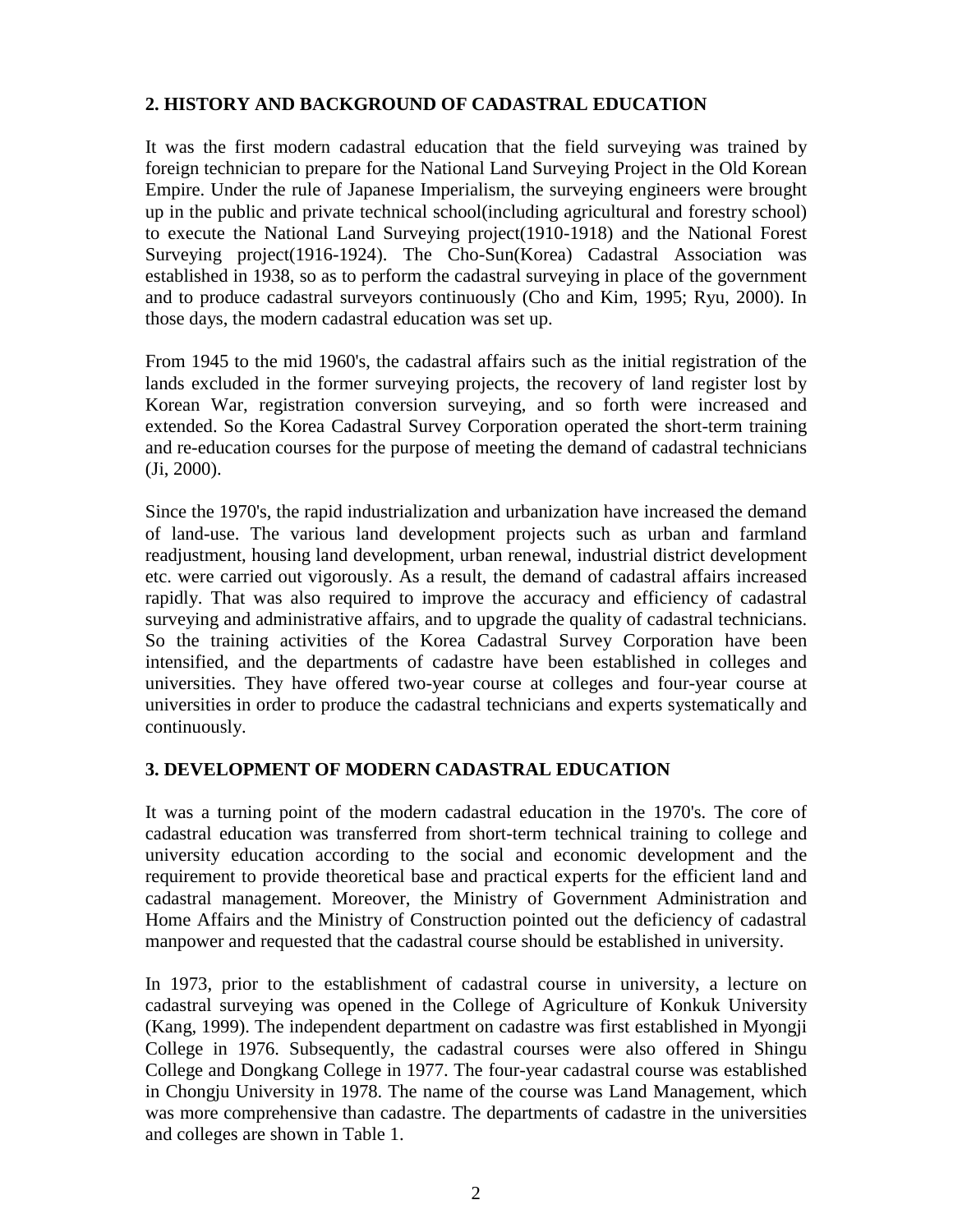| classification                                              | University & College      | Name of Course                           | year of<br>establish. |
|-------------------------------------------------------------|---------------------------|------------------------------------------|-----------------------|
|                                                             | Chongju University        | <b>Land Management</b>                   | 1978                  |
| University<br>(4 year course)<br>College<br>(2 year course) | Mokpo National University | Land Administration                      | 1984                  |
|                                                             | University of Seoul       | Geoinformatics                           | 1997                  |
|                                                             | Myongji College           | Cadastral Information                    | 1976                  |
|                                                             | Shingu College            | <b>Cadastral Registration</b>            | 1977                  |
|                                                             | Dongkang College          | Cadastral Information                    | 1977                  |
|                                                             | Chungcheong College       | <b>Cadastral Information Engineering</b> | 1982                  |
|                                                             | Shinheung College         | Cadaster                                 | 1991                  |
|                                                             | Taegu Future College      | <b>Construction Information</b>          | 1991                  |
|                                                             | Busan Info-Tech College   | <b>Land Information Management</b>       | 1998                  |
|                                                             | Changwon College          | Cadastral Information                    | 1998                  |
|                                                             | Chongyang College         | <b>Land Information Management</b>       | 1998                  |
|                                                             | Jeonju Technical College  | Cadastre                                 | 1998                  |
|                                                             | Kangwon Provincial Univ.  | Cadastral Science                        | 1998                  |

| (Table 1) Departments of cadastre in the universities and colleges |  |  |  |  |
|--------------------------------------------------------------------|--|--|--|--|
|--------------------------------------------------------------------|--|--|--|--|

The nationwide land speculation and the rapid rise of land prices had many concerns for land and real estates in the late 1980's. These led to the increase of cadastral affairs and the demand of cadastral manpower in succession. The departments of cadastre were established in Shinheung College and Taegu Future College in 1991. And the number of students in existing departments was increased.

Since the mid 1990's, the transformation of cadastral system and its environment has been appeared, that is the computerization of cadastral affairs, the construction of land information system, the introduction of advanced equipment and the preparation of the national land resurveying project. These changes have affected cadastral education. So new cadastral courses have been established in University of Seoul and many provincial colleges.

Figure 1 shows this quantitative growth of cadastral education since 1976.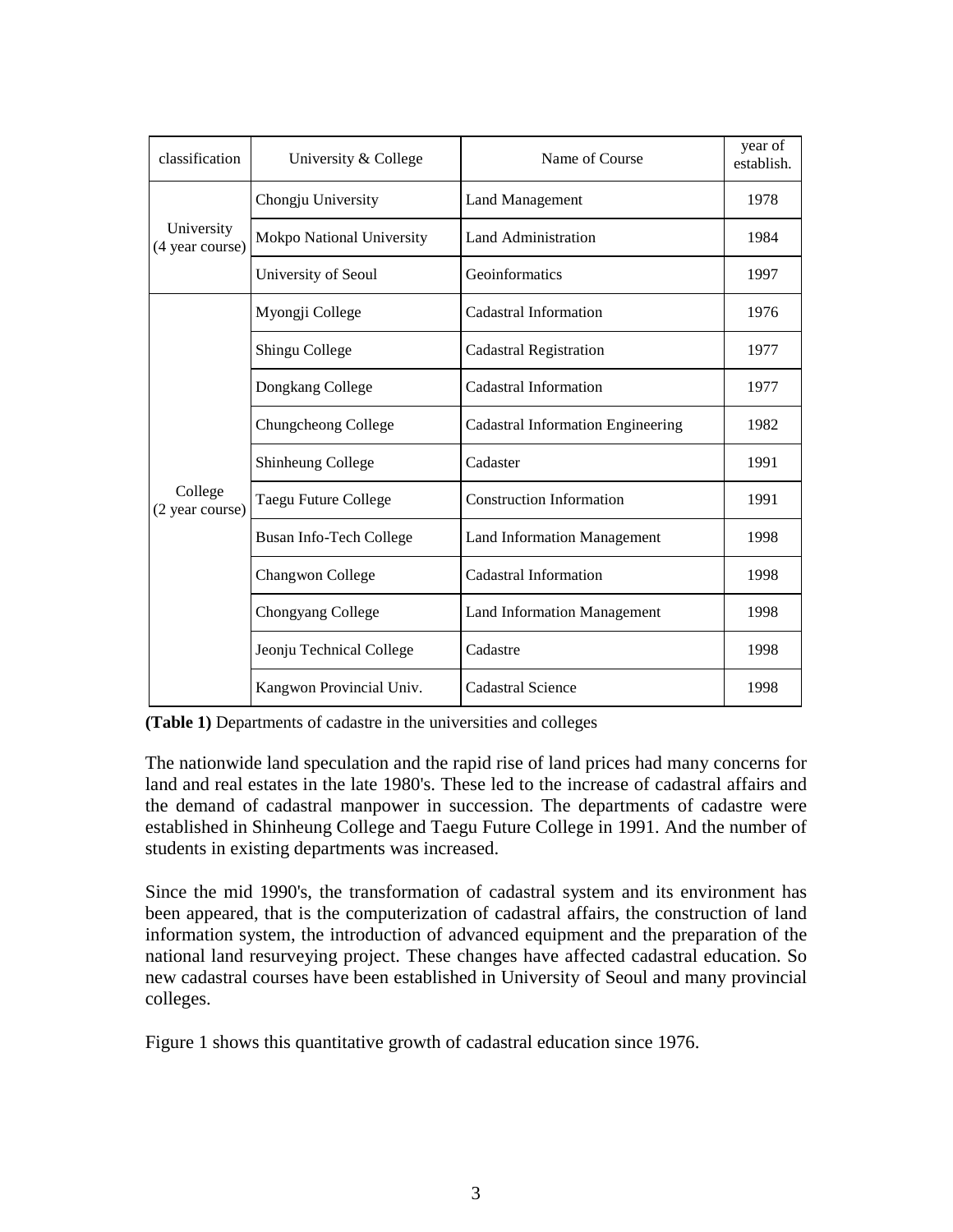

**(Figure 1)** The increase of student quota in cadastral courses by the year.

## **4. THE CHANGING CHARACTERISTICS OF CADASTRAL COURSE**

#### **4.1 Name and educational section of cadastral course**

The developmental directions of cadastre propelled by the government authorities are the computerization of cadastral affairs, the national land resurveying project, the cadastral surveying using GPS, the creation of cadastral system based on LIS, the cadastral surveying project of north Korea after unification etc. The goal and program of cadastral education have been conformed to these directions, too. So the departments of cadastre in colleges and universities have been reformed to the practical course using advanced equipment and facilities in order to bring up the cadastral experts to play an important role in executing the national projects. And also, the name and the educational section of cadastral courses have been changed. Especially, the educational section of many cadastral courses in colleges has been changed from section of social science to section of engineering or construction.

Recently, the names of the existing departments of cadastre were changed from cadastre to the information-related names such as Cadastral Information, Cadastral Information Engineering, and Construction Information (Table 2). This phenomenon means that the nature of cadastral education and cadastral affairs is transformed to the application of information or informatics.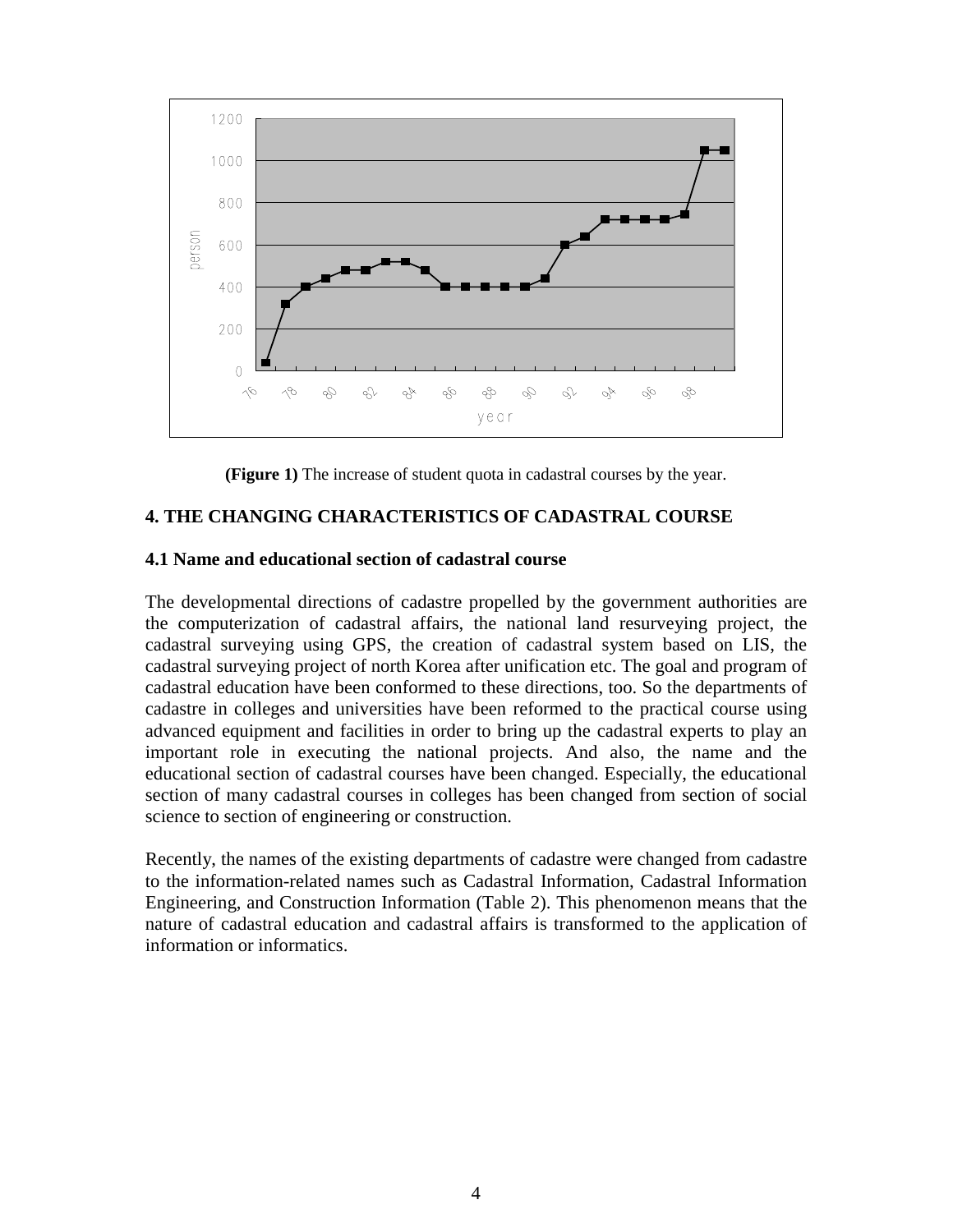|  | (Table 2) Changed name of the existing department of cadastre |  |  |  |  |
|--|---------------------------------------------------------------|--|--|--|--|
|--|---------------------------------------------------------------|--|--|--|--|

| University / College | Old Name of Course       | New Name of Course                   |
|----------------------|--------------------------|--------------------------------------|
| Myongji College      | Cadastral Administration | Cadastral Information                |
| Dongkang College     | Cadastre                 | Cadastral Information                |
| Chungcheong College  | Cadastre                 | Cadastral Information<br>Engineering |
| Taegu Future College | Cadastre                 | <b>Construction Information</b>      |

The goals and educational programs of the cadastral or surveying courses in major countries are also readjusted to the trend of the advanced information technology. These aspects are reflected on the names of course, which tend to change to Geoinformatics and Geomatic(s) Engineering (Table 3).

**(Table 3)** Changed name of surveying courses in major countries

| Country            | University/Institute                                                           | Old name of course               | New name of course                    |
|--------------------|--------------------------------------------------------------------------------|----------------------------------|---------------------------------------|
| UK.                | University College London                                                      | Photogrammetry $\&$<br>Surveying | Geomatic Engineering                  |
| Canada             | University of Calgary                                                          | <b>Surveying Engineering</b>     | Geomatics Engineering                 |
| Australia          | University of Melbourne                                                        | Surveying                        | <b>Geomatics</b>                      |
| Hong Kong          | Polytechnic University                                                         | Land Surveying                   | Land Surveying $&$<br>Geo-Informatics |
| <b>Netherlands</b> | ITC<br>International Institute for<br>Aerospace Surveying &<br>Earth Sciences) |                                  | <b>Geoinformatics</b>                 |

 Obviously, this tendency was also appeared in the names of the newly established departments of cadastre in the late 1990's. Many of them took Land Information Management, Cadastral Information, Geoinformatics as the name of department (Table 4).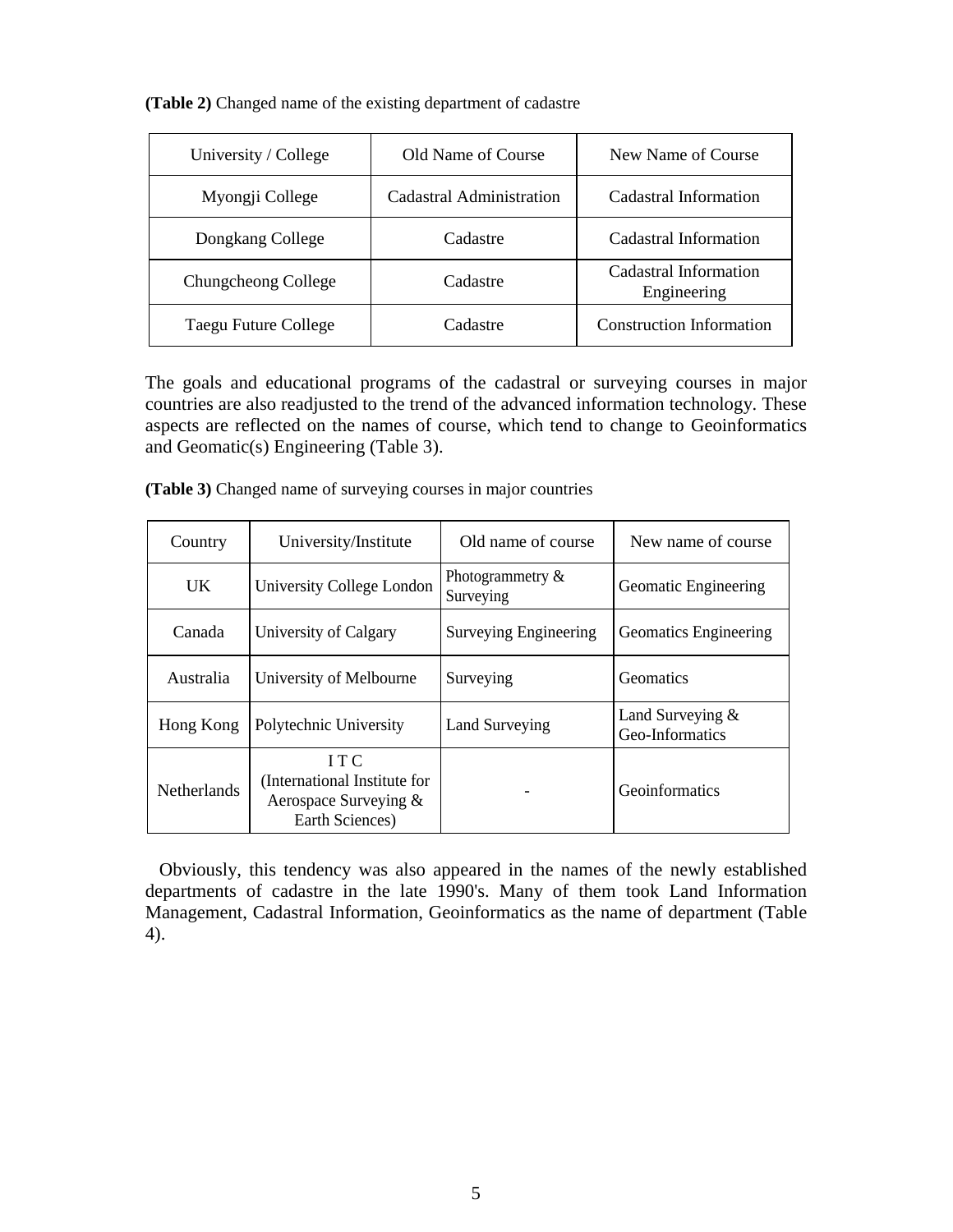| University / College    | Name of cadastral course           |  |
|-------------------------|------------------------------------|--|
| University of Seoul     | <b>Geoinformatics</b>              |  |
| Changwon College        | Cadastral Information              |  |
| Busan Info-Tech College | <b>Land Information Management</b> |  |
| Chongyang College       | <b>Land Information Management</b> |  |

**(Table 4)** The names of the newly established department of cadastre

# **4.2. Educational goal and curriculum of cadastral course**

This part includes the comparative analysis on the educational goal and curriculum of cadastral course between two-year college and university.

Because the educational goal of college is to produce the mid-level technicians equipped with practical ability, the educational program and the curriculum of colleges are differed from those of universities (Kwon and Kim, 1984). The educational goal of the department of Cadastral Information in Myongji College is to produce the mid-level technicians who will be engaged in the fields of the cadastral and land information management. On the other hand, that of the department of Land Administration in Chongju University is to produce cadastral professionals and experts equipped with the theory and the practical ability to analyze and solve the various problems related to land.

This difference between the two is reflected on their curriculum and its change. For comparative analysis, the curriculum of the two departments can be divided into five categories: cadastre, surveying, cadastral computerization(computer), urban & real estate(UBN&RE), and law.

The department of Cadastral Information in Myongji College provides the curriculums that are focused on obtaining the national technical certificates and on improving the practical ability of cadastral and land information processing. Therefore, the proportion of the surveying sector required to the acquisition of qualification and cadastral technique is 44.2%, and that of computer sector for land information processing is 17.4% (Figure 2-a). These sectors form two thirds of total subjects. The department of Land Administration in Chongju University provides the curriculums that are focused on the principle of cadastre and real estate, land use, urban information, cadastral surveying. Because it intends to set up cadastre as the integrated and applied social science, the urban & real estates sector occupies 37.4% of total subjects. And the proportion of the law sector related to cadastre is higher than that of Myongji College (Figure 2-b).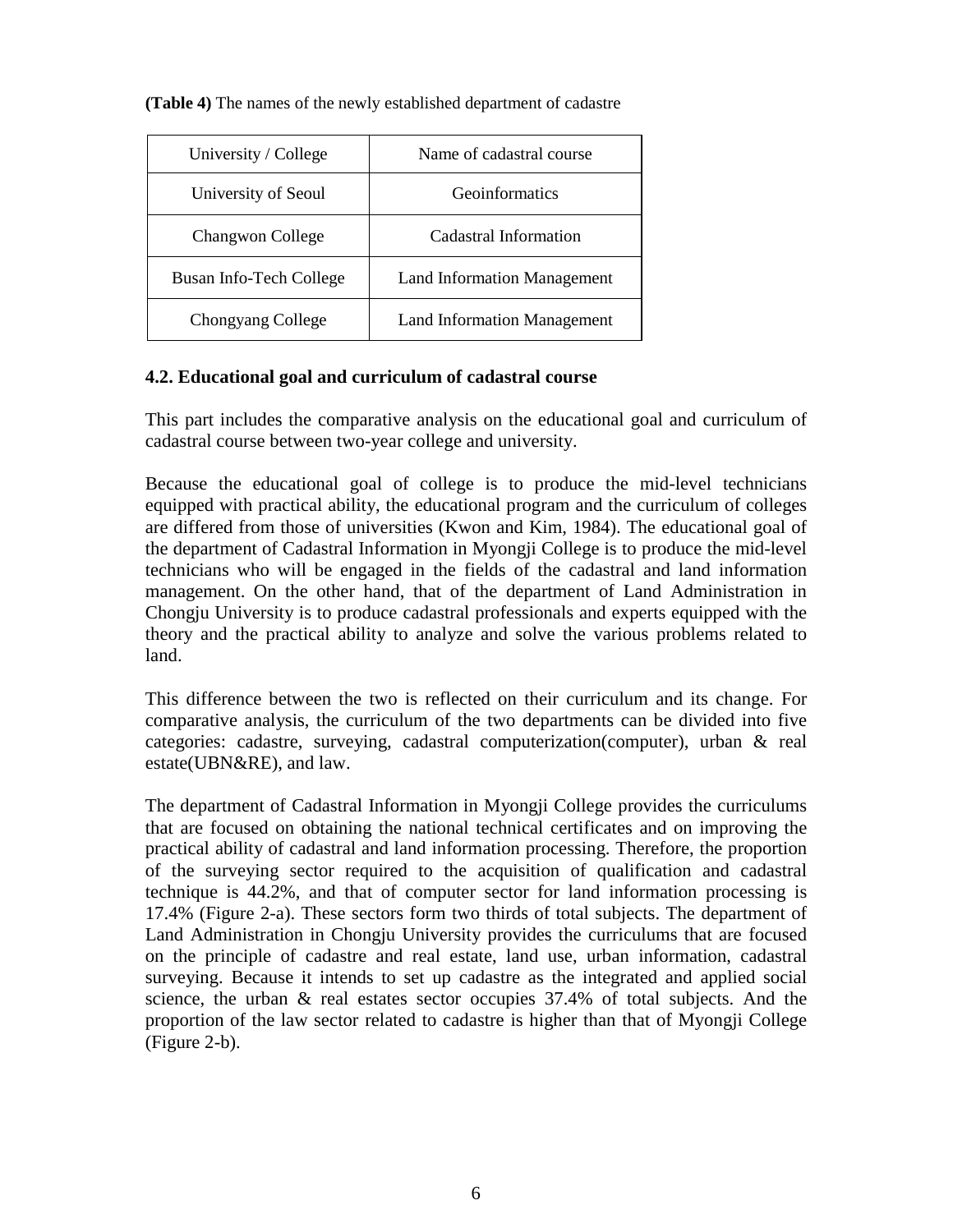

**(Figure 2-a)** Composition of curriculum in Myongji College



**(Figure 2-b)** Composition of curriculum in Chongju University

Figure 3-a and 3-b show the changes of curriculum in Myongji College and Chongju University during the last decade(1991-2001). Especially, the proportion of computer sector has been increased in all two. The change of that results from opening the subjects related to cadastral computerization such as LIS/GIS, GPS, Digital Mapping, Graphic Information Processing, Spatial Database Management etc. This result means that cadastral education has positively accepted the demand of practical field from the viewpoint of school and industry(practical field) cooperation.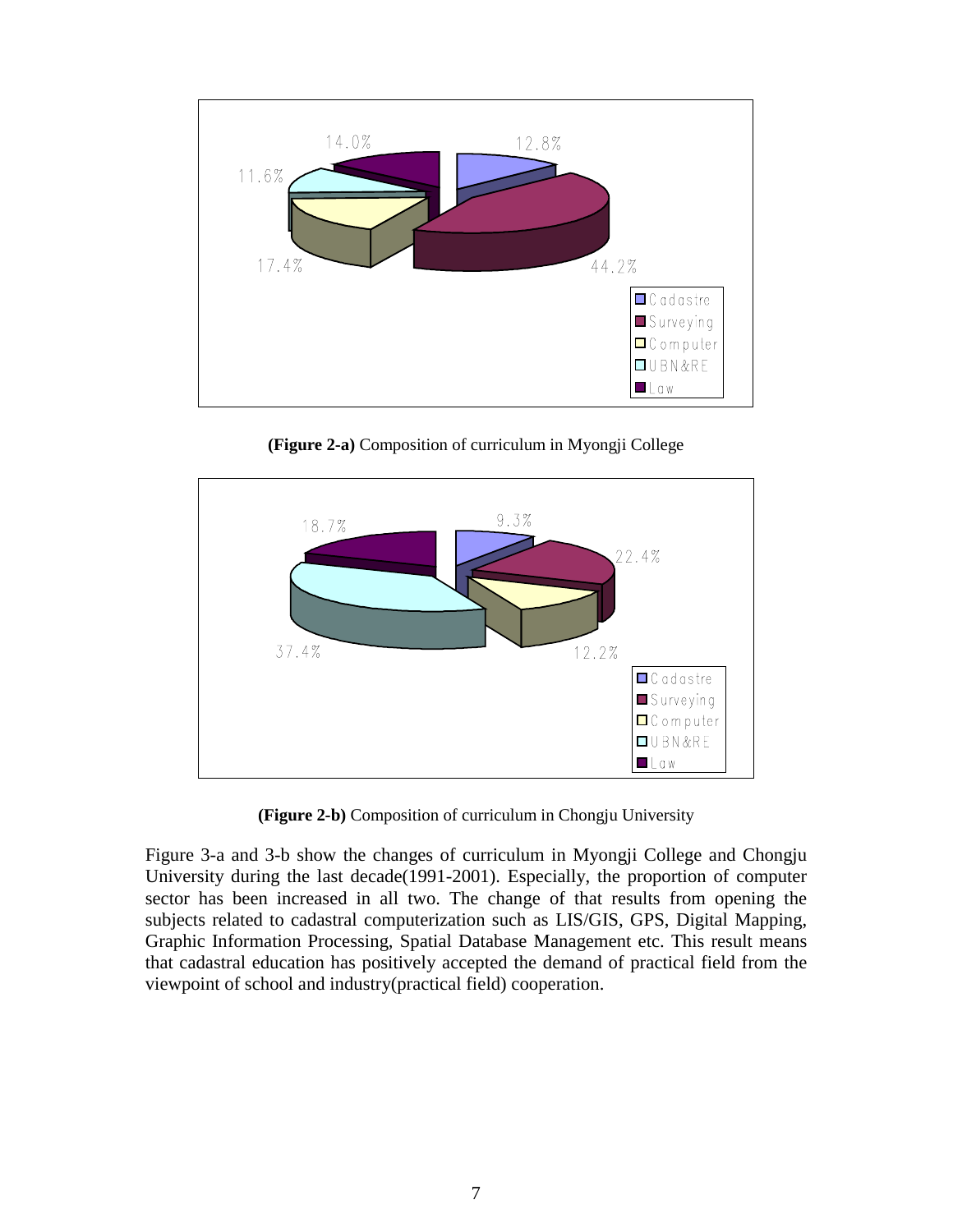

**(Figure 3-a)** Change of curriculum in Myongji College, 1991-2001



**(Figure 3-b)** Change curriculum in Chongju University, 1991-2001

# **5. CONCLUSION**

The cadastral education in Korea has been developed continuously during last 20th century. The early education was mainly short-term technical training for executing the national cadastral projects. The core of cadastral education was transferred to college and university education in the 1970's as a turning point. Since that, the field of cadastral education has been developed rapidly both in quantity and quality.

The transformation of cadastral systems affected cadastral education in 1990's, too. As a results, the educational section, name, and curriculum of cadastral courses were changed according to cadastral computerization, and they positively accepted the demand of practical fields, based on the school(college & university) and industry(practical field of cadastre) cooperation system.